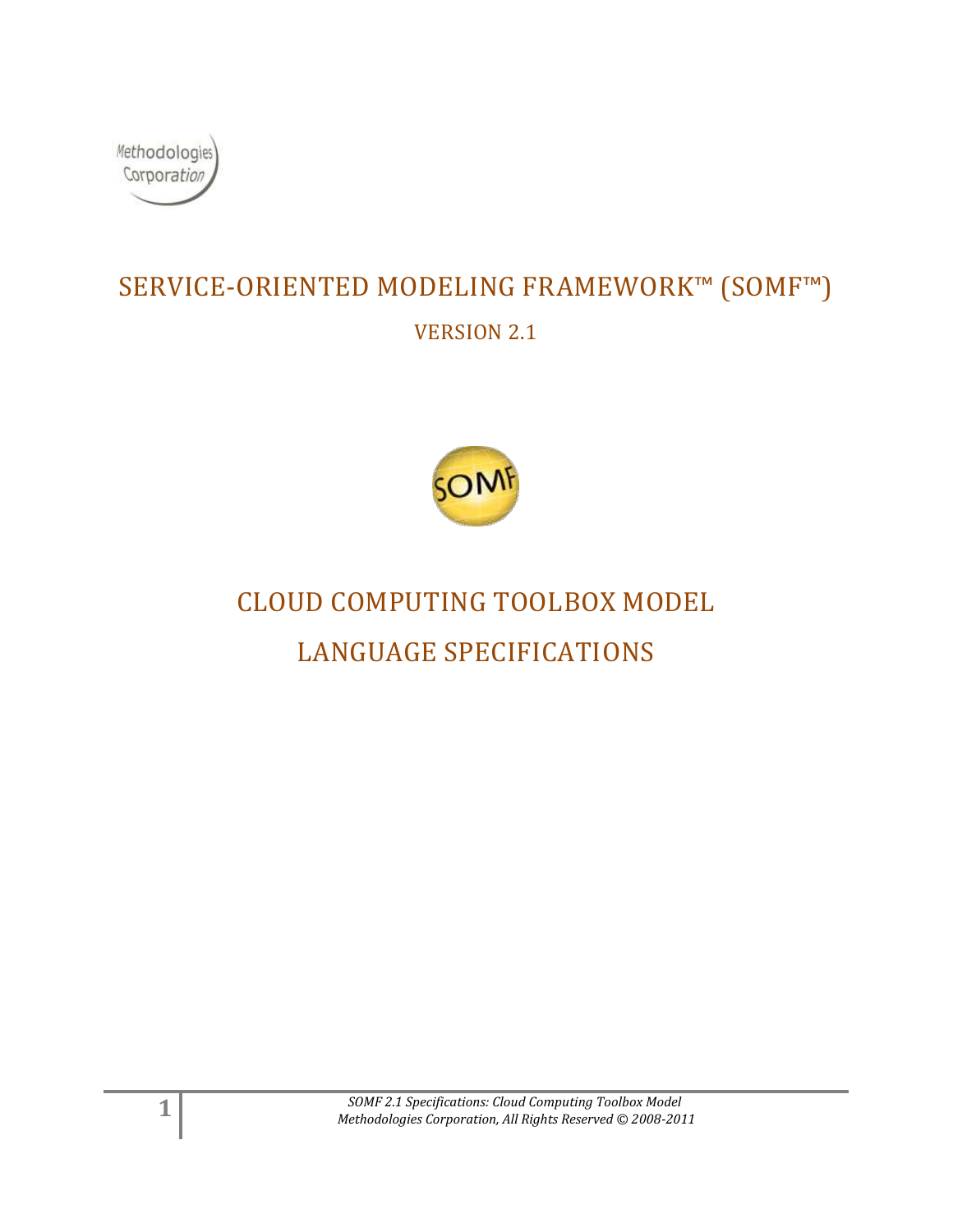### **TABLE OF CONTENTS**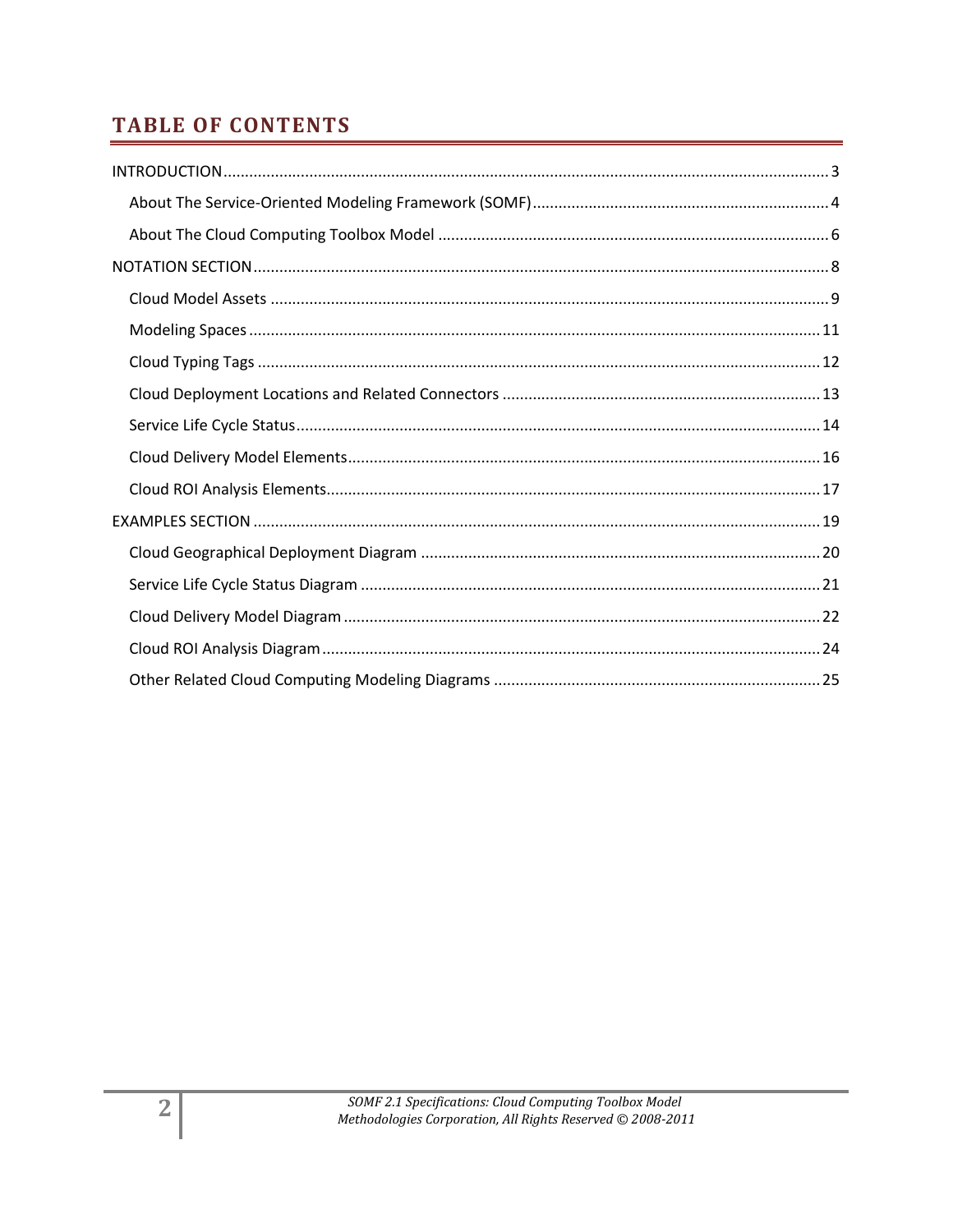<span id="page-2-0"></span>**INTRODUCTION**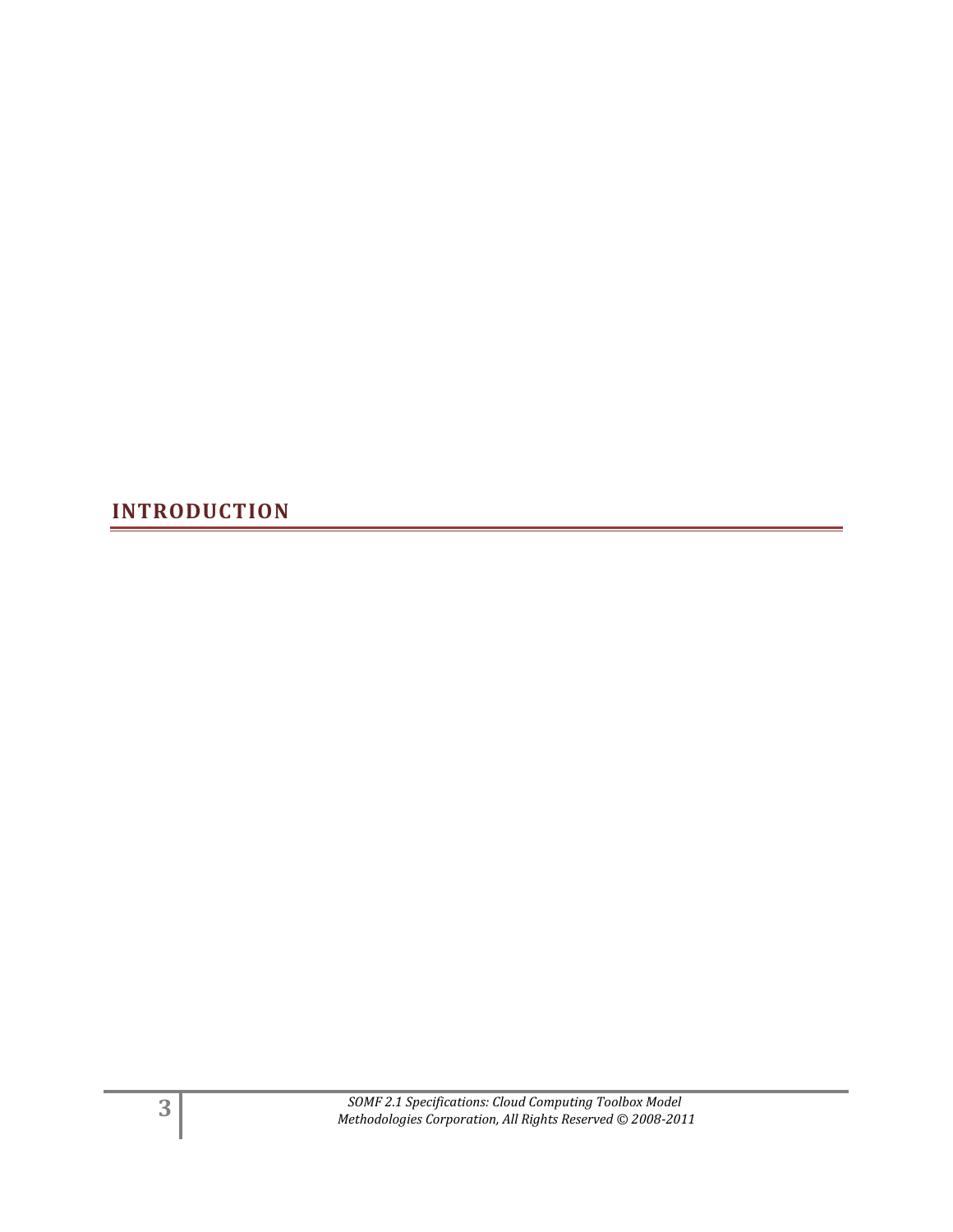#### <span id="page-3-0"></span>**ABOUT THE SERVICE-ORIENTED MODELING FRAMEWORK (SOMF)**

The service-oriented era has begun. New technologies have emerged to support the "service" notion that signifies, today more than ever, a shift in modern computing whose driving aspects are business imperatives and innovative technological implementations. The service paradigm is not a new concept; however, it emboldens the business perspective of every software development life cycle. Furthermore, unlike the objectoriented approach, which is founded to support modeling of object-based programming languages, the service-oriented modeling framework embodies distinct terminology to foster loose coupling of software assets, reuse of software components, acceleration of time-to-market, reduction of organizational expenditure, and more.

#### SUPPORTING THE SERVICE-ORIENTED MODELING NOTION

Thus, to support service-oriented modeling activities, SOMF depicts the term "service" as a holistic entity that may encapsulate business requirements, and from a technological perspective, is identified with a software component. This organizational software entity, namely a "service" that is subject to modeling activities, may be any software construct that the enterprise owns, such as an application, software system, system software, Web service, software library, store procedure, database, business process, enterprise service bus, object, cloud computing service, and more.

#### SO WHAT IS SOMF?

SOMF is a model-driven engineering methodology whose discipline-specific modeling language and best practices focus on software design and distinct architecture activities employed during stages of the software development life cycle. Moreover, architects, analysts, modelers, developers, and managers employ SOMF standalone capabilities or mix them with other industry standard modeling languages to enrich the language syntax, set software development priorities during life cycle stages, and enhance the 360<sup>°</sup> software implementation view.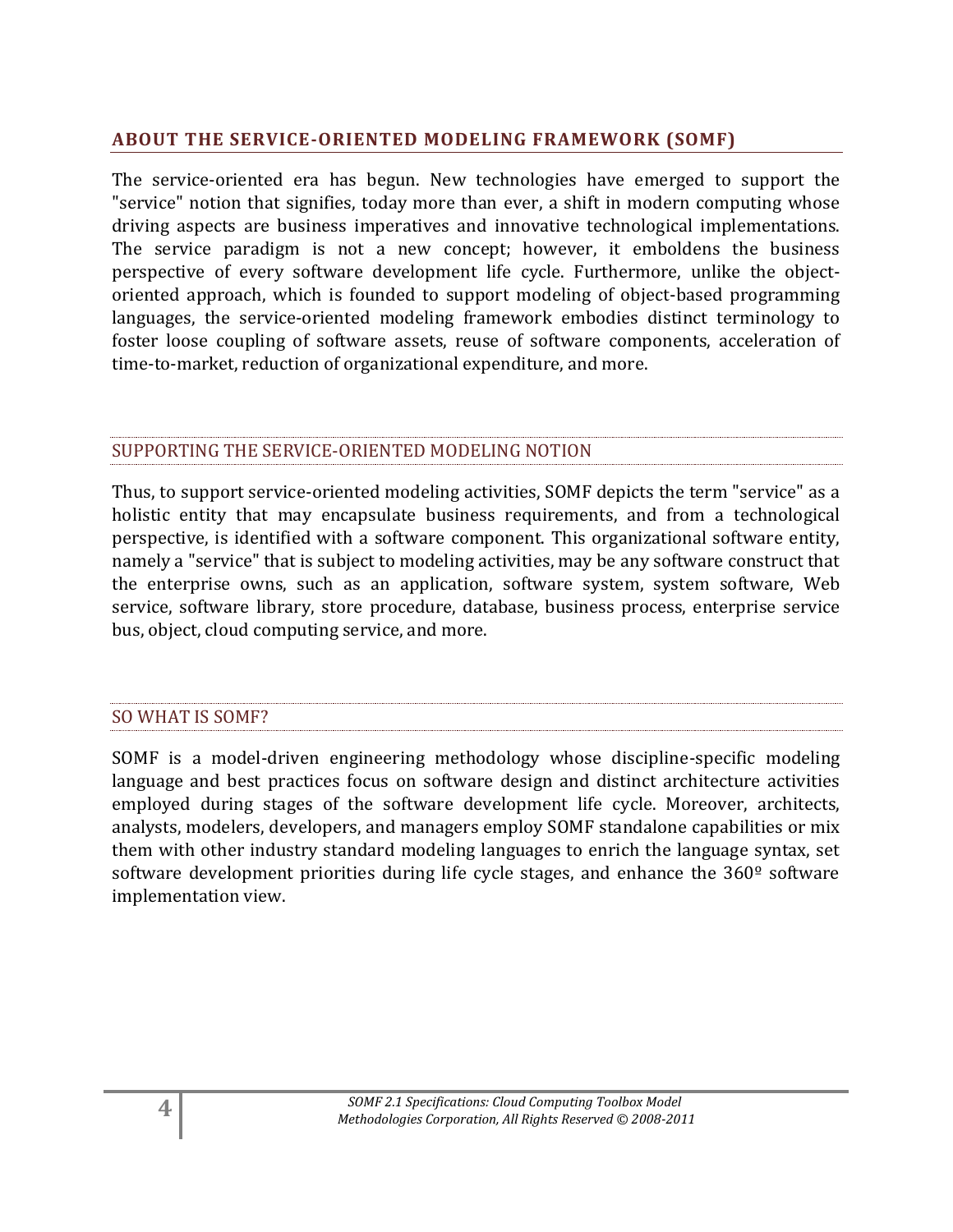#### SOMF DISCIPLINES AND MODELS

SOMF offers a 360º view of any software development life cycle, starting at the conceptualization phase, supporting design and architecture activities, and extending modeling best practices for service operations in a production environment. To achieve these underpinning milestones, six distinct software development disciplines offer corresponding models whose language notation guide practitioners in designing, architecting, and supporting a service ecosystem:

- 1. Service-Oriented Conceptualization Model
- 2. Service-Oriented Discovery and Analysis Model
- 3. Service-Oriented Business Integration Model
- 4. Service-Oriented Logical Design Model
- 5. Service-Oriented Software Architecture Model
- 6. Cloud Computing Toolbox Model

#### MODELING GENERATIONS

SOMF diagrams support three chief modeling generations, each of which shows a different time perspective of a software life cycle. These views help practitioners depict business and architectural decisions made at any time during the life span of a software product:

- 1. *Used-to-Be*. Design and architecture *past state* of a software product and its related environment that were deployed, configured, and operated in production
- 2. *As-Is*. Design and architecture *current state* of a software product and its corresponding environment that are being operated in production
- 3. *To-Be*: Design and architecture *future state* of a software product and its associated environment that will be deployed, configured, and operated in production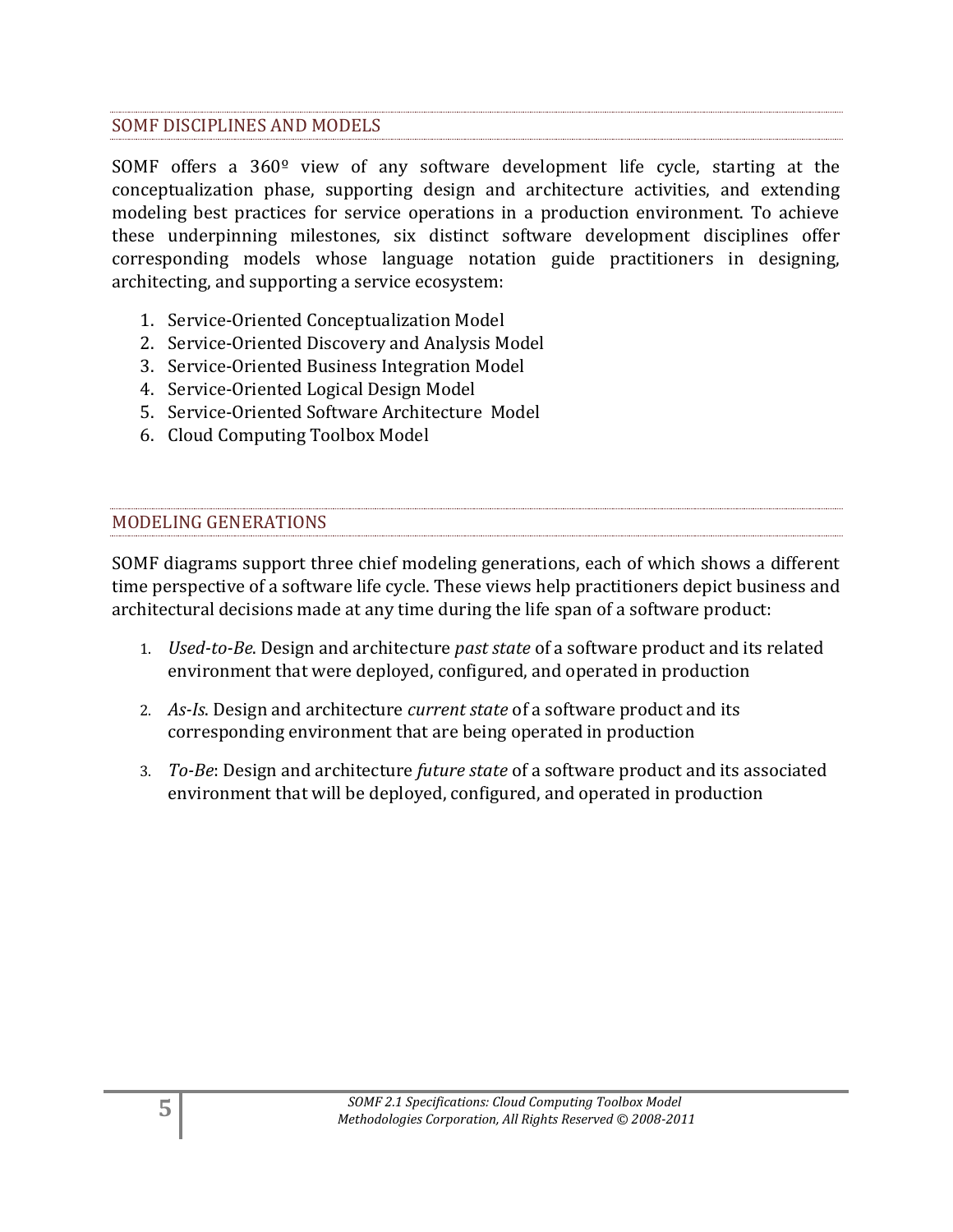#### <span id="page-5-0"></span>**ABOUT THE CLOUD COMPUTING TOOLBOX MODEL**

This specifications paper focuses on the Cloud Computing Toolbox Model notation whose language and best practices are devised to assist practitioners in conceptualizing, analyzing, designing, and architecting a cloud computing environment. A cloud landscape offers three rudimentary types of services: Software as a Service (SaaS), Platform as a Service (PaaS), and Infrastructure as a Service (IaaS). The Cloud Computing Toolbox Model, however, is not restricted to these traditional cloud offerings. Additional service categories can be added to a specific cloud environment, such as Data Storage as a Service (DSaaS), or Security Model as a Service (SMaaS), etc.

The Cloud Computing Toolbox Model introduces fundamental utilities that provide cloudcomputing capabilities to any Service-Oriented Modeling Framework (SOMF) diagram. For example, Cloud toolbox utilities can be used in a SOMF Analysis Proposition Diagram that is a part of the Service-Oriented Discovery and Analysis Model. In the same fashion, cloud notation can also be employed to create a Logical Design Composition diagram, which is a part of the Service-Oriented Logical Design Model.

Consider the chief benefits of the Cloud Computing Toolbox Model language:

Offering a cloud computing syntax and notation that can be used with any SOMF

diagram in the space of service analysis, discovery, design, and architecture

- Creating a cloud computing delivery model that identifies service attributes to drive cloud-related projects and architecture initiatives
- Enabling return on investment (ROI) analysis that includes savings, overall resource utilization cost, and expenses affiliated with any cloud initiative
- **Providing notation that can be used to describe a cloud deployment environment in** three different geographical categories: Continent, Region, Zone
- Introduces cloud modeling spaces in which services are designed, such as IntraCloud, ExtraCloud, Organizational Boundary, and Service Containment area
- Provides distinct cloud tags to help categorize a cloud computing environment, such as Public, Private, Hybrid, and Community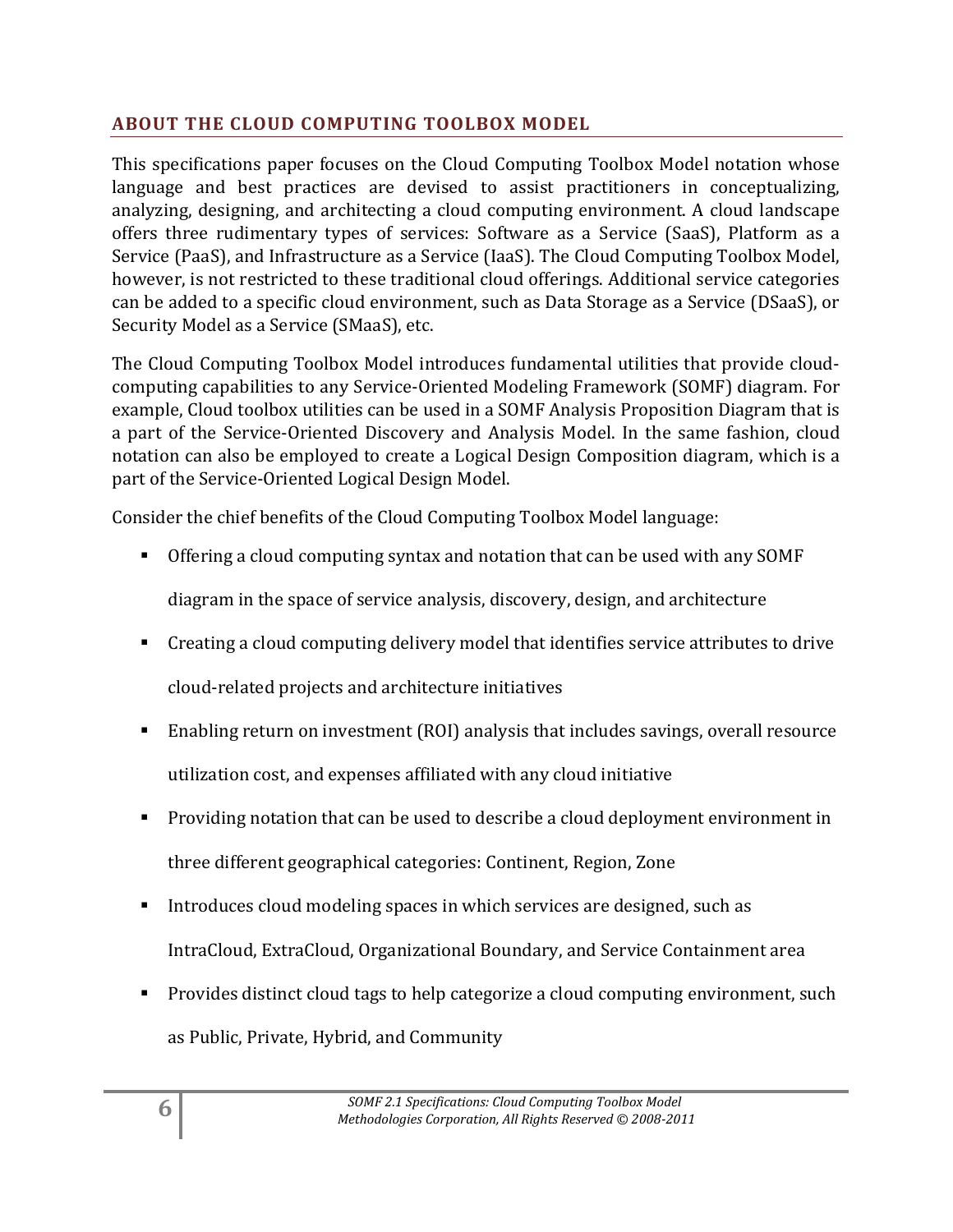Offers service life cycle status notation that can depict the state of a service in a cloud

Remember, this specification document focuses merely on cloud toolbox features and does not provide examples for cloud conceptualization, discovery, analysis, design, and architecture modeling. To read more about the specifications that involve cloud computing modeling in these spaces, refers to the other published SOMF 2.1 specifications documents:

- SOMF\_2.1\_Conceptualization\_Model\_Language\_Specifications.pdf
- SOMF\_2.1\_Discovery\_and\_Analysis\_Model\_Language\_Specifications.pdf
- SOMF\_2.1\_Business\_Integration\_Model\_Language\_Specifications.pdf
- SOMF\_2.1\_Logical\_Design\_Model\_Language\_Specifications.pdf
- SOMF\_2.1\_Architecture\_Model\_Language\_Specifications.pdf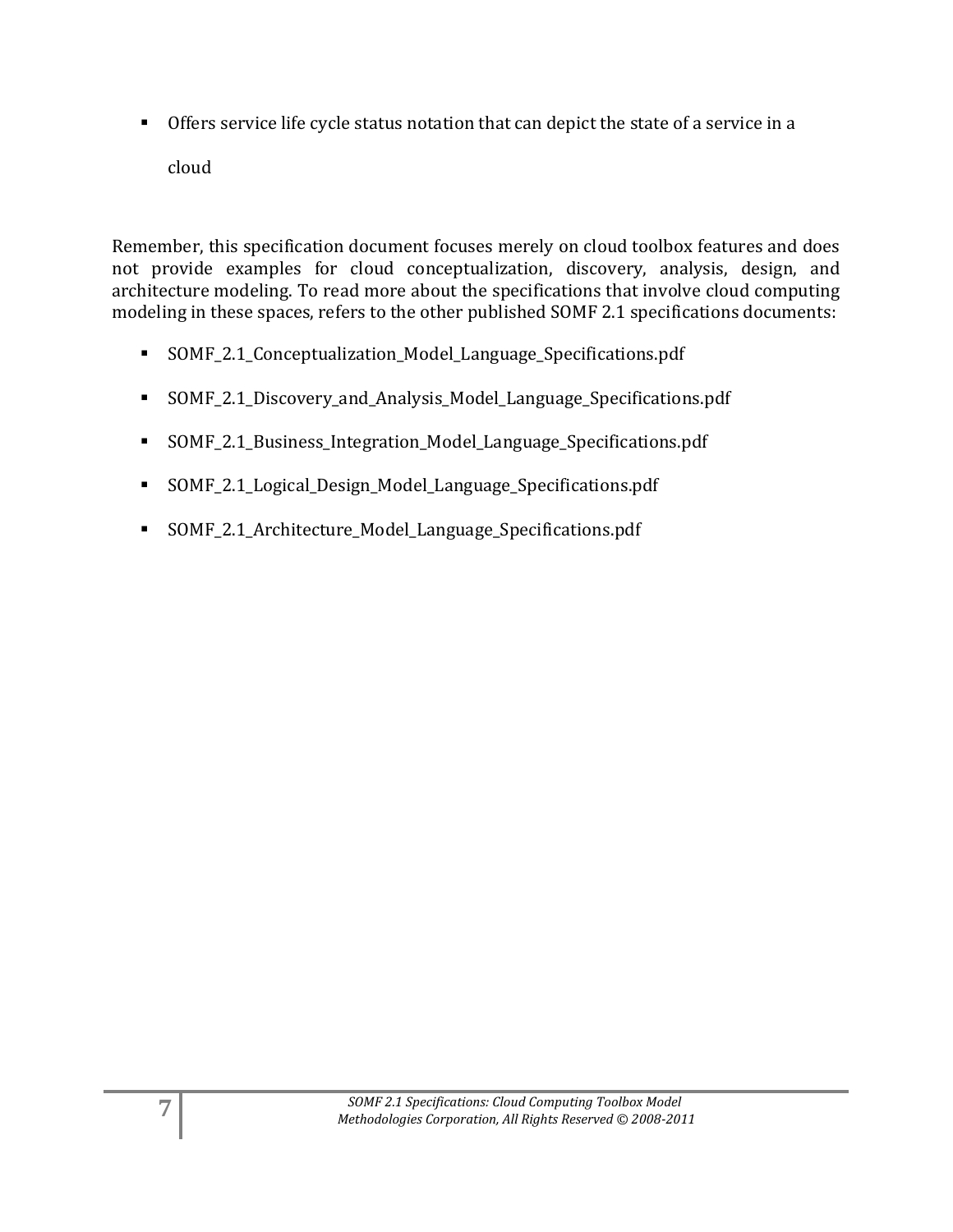<span id="page-7-0"></span>**NOTATION SECTION**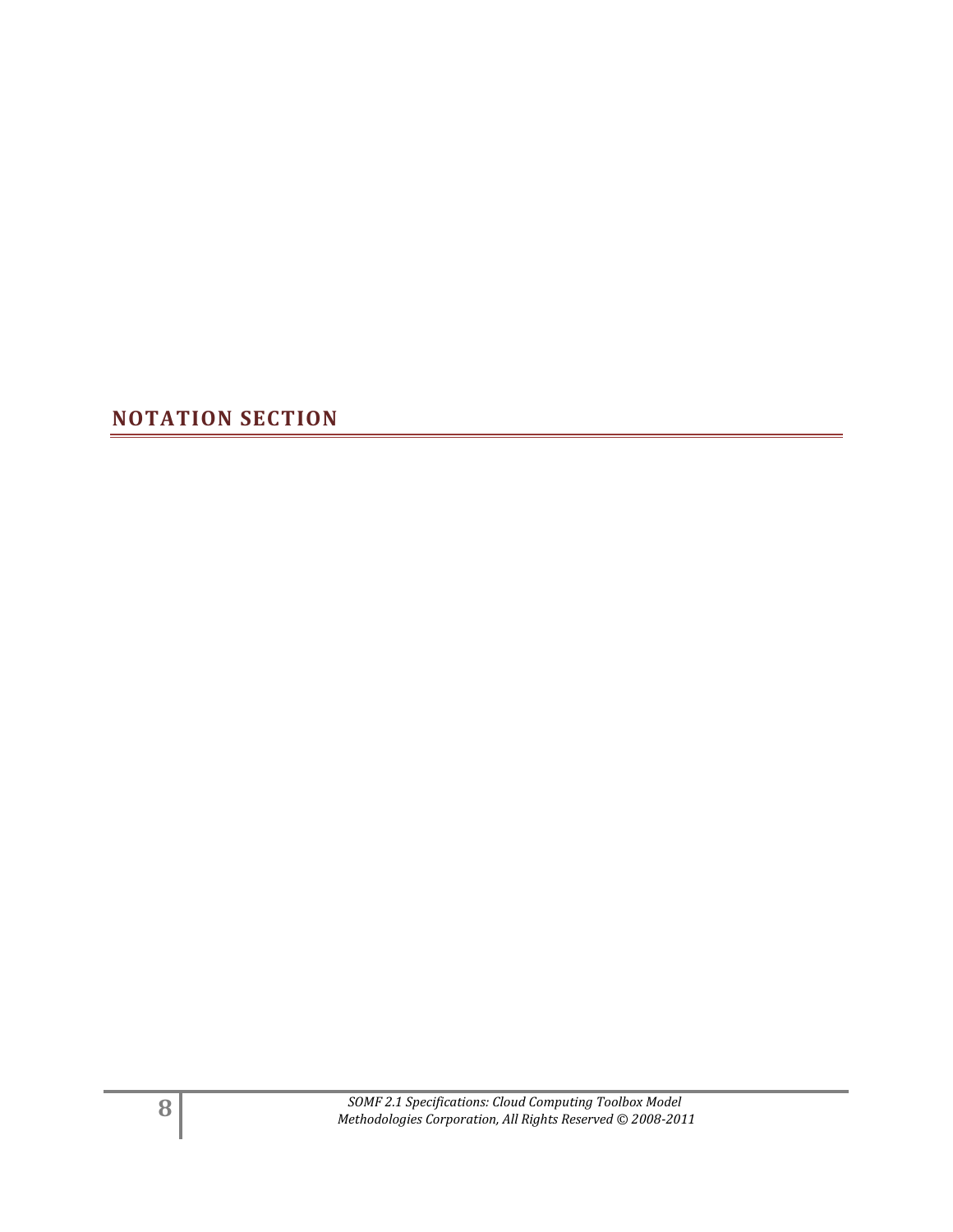#### <span id="page-8-0"></span>**CLOUD MODEL ASSETS**

The Cloud Model Assets that are illustrated in Figure 1 pertain to cloud symbols that should be used when modeling a cloud environment. Each of these icons is dedicated to a specific SOMF model. For example, when creating an Analysis Proposition Diagram (a part of the Service-Oriented Discovery and Analysis Model), use the Analysis Cloud symbol. Similarly, use the Conceptual Cloud icon to denote a cloud computing landscape in a Conceptual Association Diagram (a part of the Service-Oriented Conceptualization Model). Again, the Design Cloud icon should illustrate a cloud environment in a Logical Design Relationship diagram (a part of the Service-Oriented Logical Design Model).



FIGURE 1: CLOUD MODEL ASSETS

- *Conceptual Cloud.* Represents a collection of conceptual services (used during the service conceptualization phase) in at least three different categories: Software as Service (SaaS), Platform as Service (PaaS), and Infrastructure as Service (IaaS). Additional types can be added on demand
- *Analysis Cloud.* Represents a collection of analysis services (used during the service discovery and analysis phase) in at least three different categories: Software as Service (SaaS), Platform as Service (PaaS), and Infrastructure as Service (IaaS). Additional types can be added on demand
- *Design Cloud.* Represents a collection of design services (used during the service
	- design phase) in at least three different categories: Software as Service (SaaS),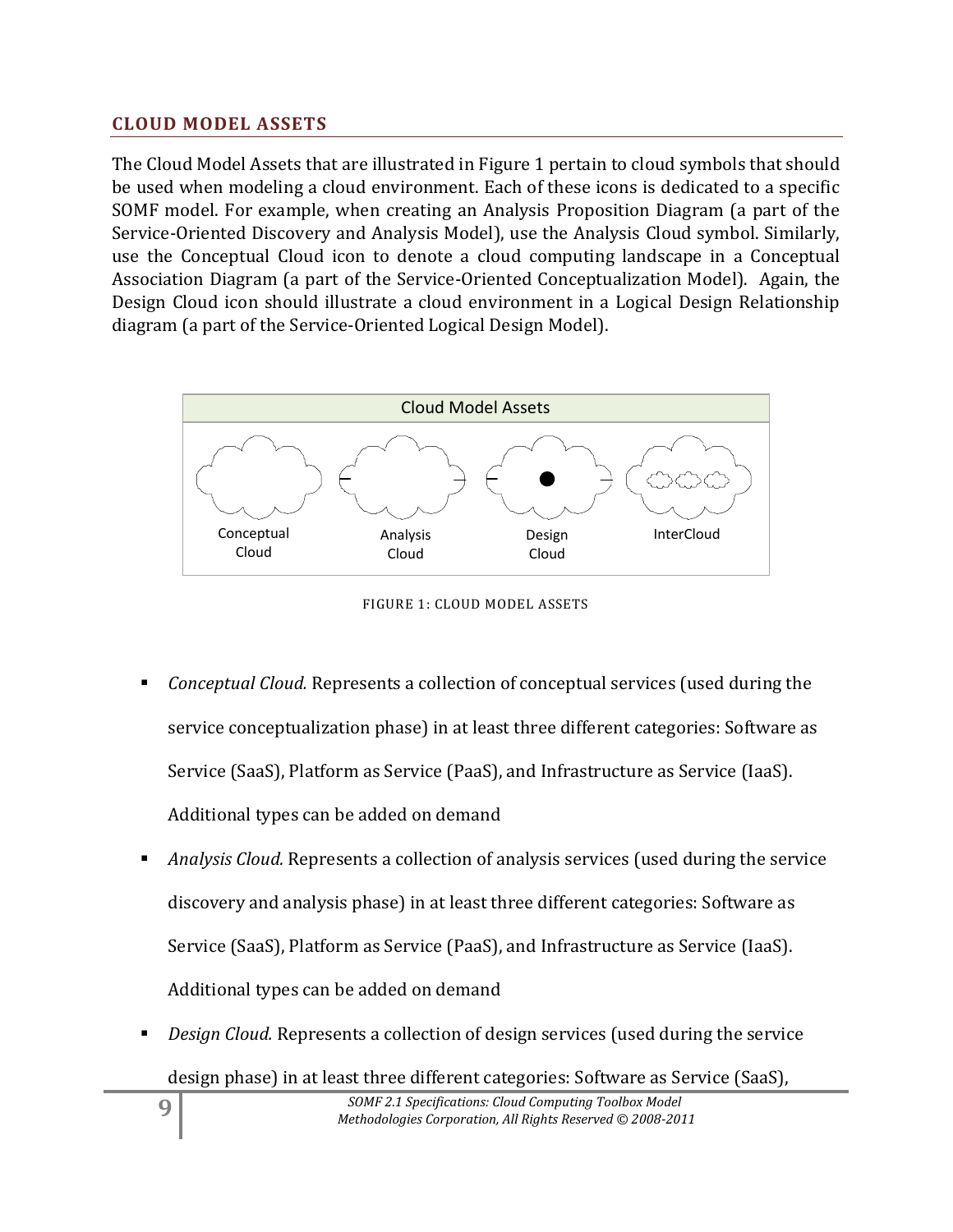Platform as Service (PaaS), and Infrastructure as Service (IaaS). Additional types can be added on demand

 *InterCloud.* Represents the term "cloud-of-clouds." A superior cloud that identifies a group of related clouds working together to offer collaborative solutions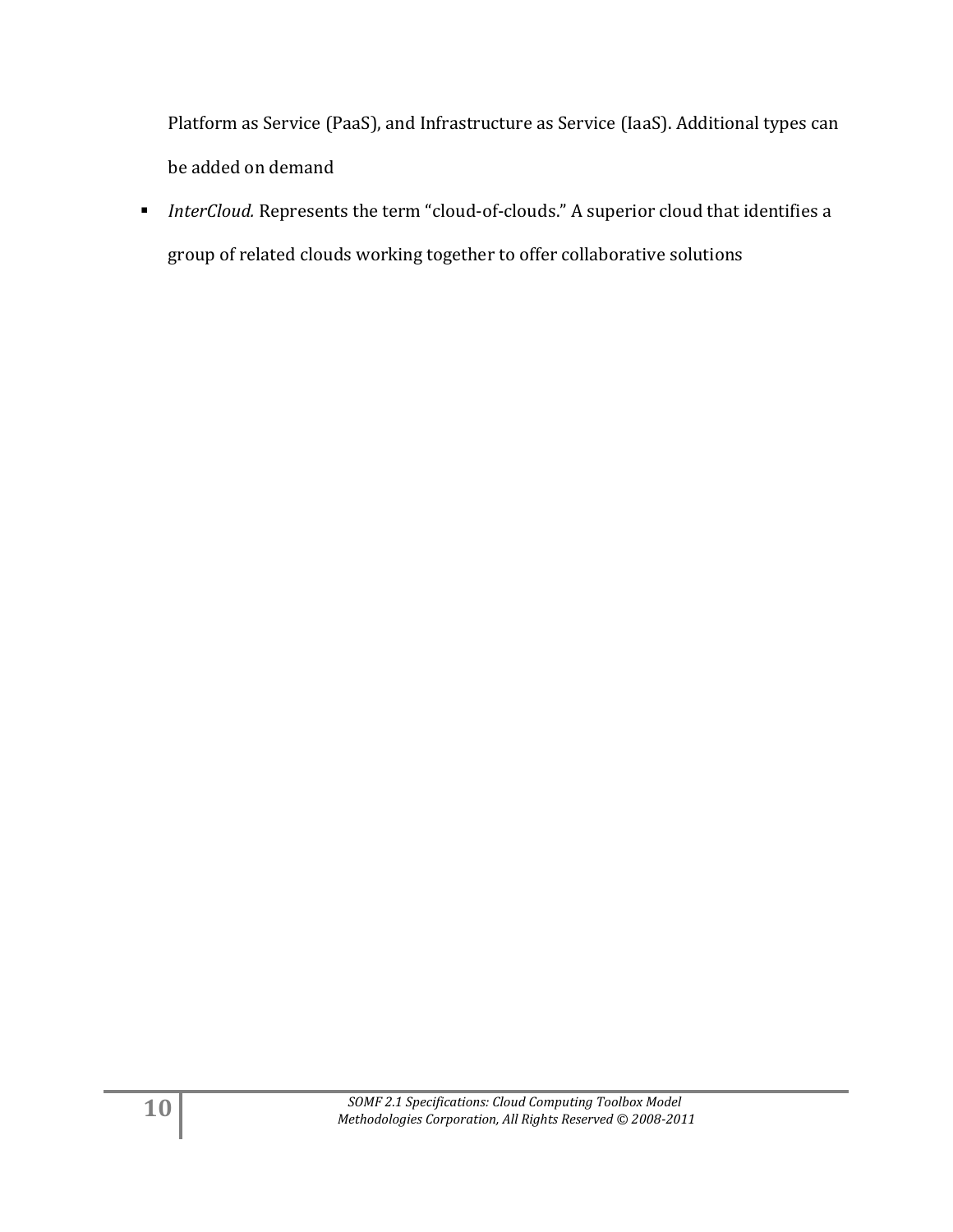#### <span id="page-10-0"></span>**MODELING SPACES**

A modeling space (illustrated in Figure 2) is a defined area in which modeling activities take place. This area also identifies boundaries of organizations, containment scope of services, service clusters, or cloud computing environments.



FIGURE 2: MODELING SPACES

- *Service Containment Space.* An area that identifies the aggregated child services contained in a parent composite service or service cluster. This space can also define any collaboration of a service groups that are gathered to offer a solution
- *IntraCloud Space.* A modeling area that shows services that operate in a cloud
- *ExtraCloud Space.* A modeling area that depicts services that operate outside of a cloud
- *Organizational Boundary.* A computing area of an organization, such as a division, department, company, partner company, consumer, or community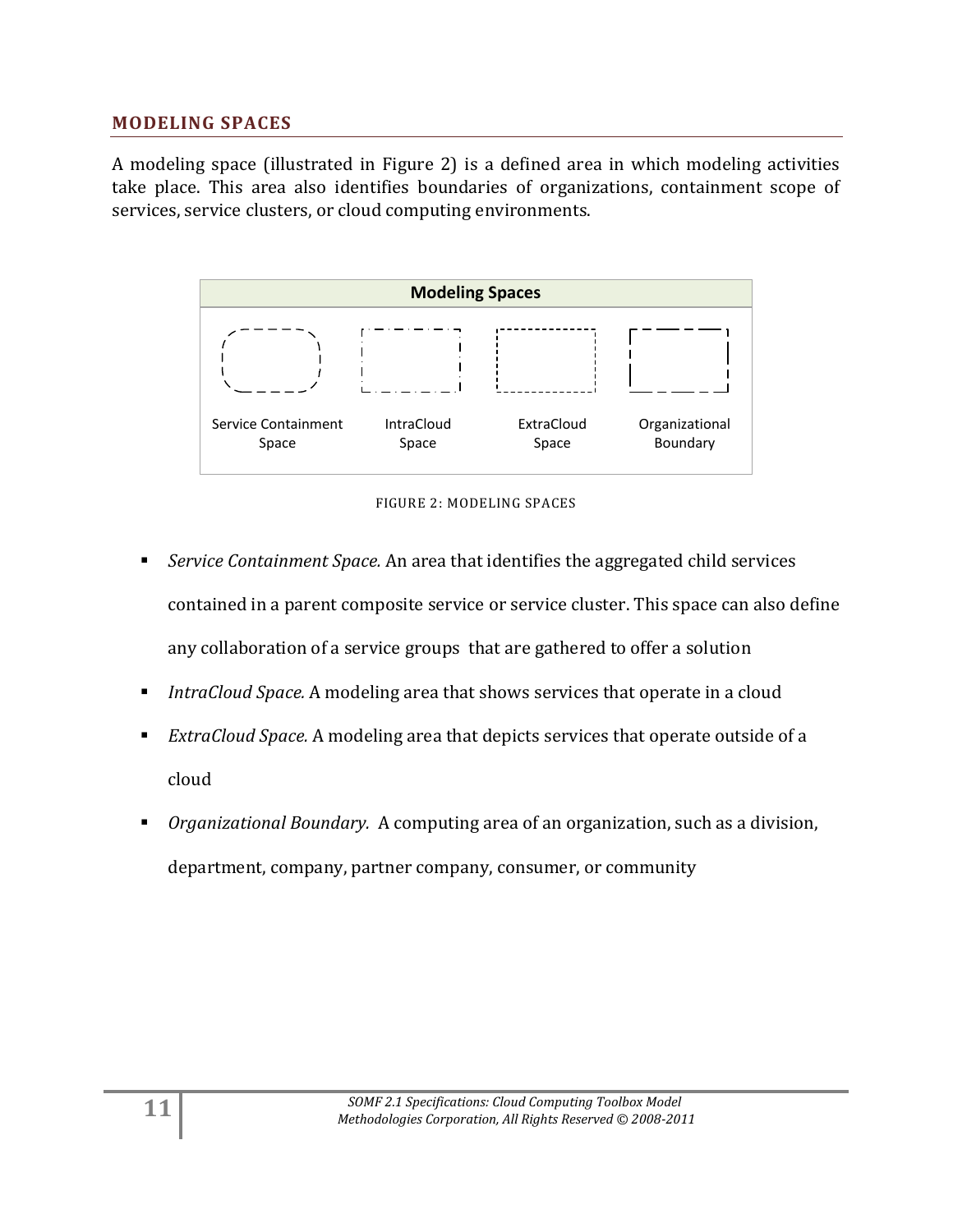#### <span id="page-11-0"></span>**CLOUD TYPING TAGS**

If a project or an architecture initiative involves cloud computing modeling activities, any individual cloud requires typing. The term "typing" pertains to cloud categorization to help understand the design model that is applied to a production environment. Tagging a cloud by the proper tag (illustrated in Figure 3) also indicates the types of consumers allowed to utilize a cloud facility and its offered services.



FIGURE 3: CLOUD TYPING TAGS

- *Public Cloud Tag.* Identifies a cloud that is maintained by an off-site party service provider that offers configurable features and deployments charged to subscribed Internet consumers
- *Private Cloud Tag:* Indicates a cloud of services that is sponsored, maintained, and operated by an organization, available only on private networks, and utilized exclusively by internal consumers
- *Community Cloud Tag.* Identifies a cloud whose services are consumed by two or more organizations that share similar business or technical requirements
- *Hybrid Cloud Tag.* Depicts a cloud that combines the properties of two or more cloud types described on this list
- *Blank Tag.* Additional tags can be defined on demand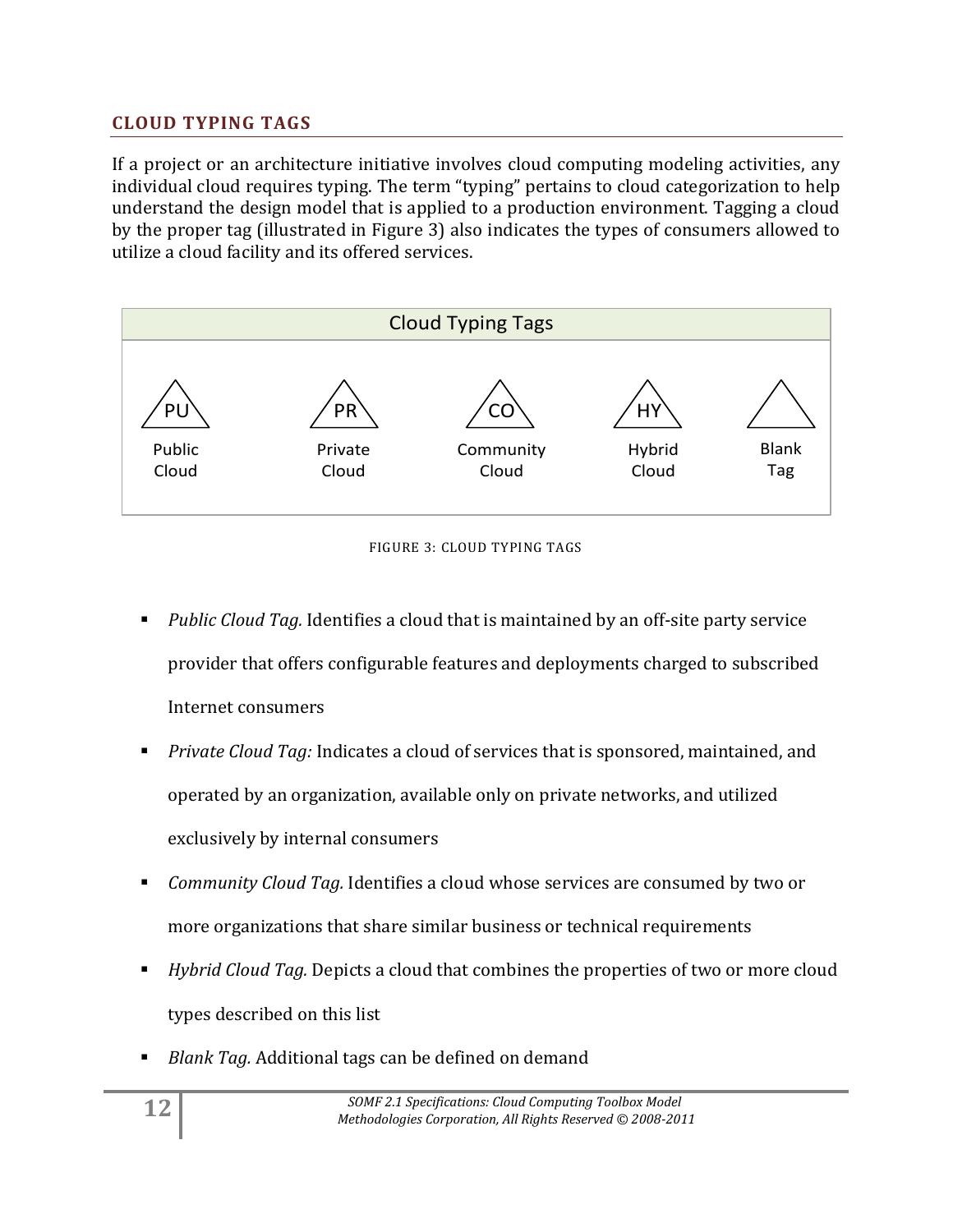#### <span id="page-12-0"></span>**CLOUD DEPLOYMENT LOCATIONS AND RELATED CONNECTORS**

Services that are deployed in a cloud space should be positioned in the proper geographical location, typically identified in the Cloud Geographical Deployment diagram (refer to the Example Section to view this diagram). Figure 4 illustrates three locations that a service may reside in, and connectors that link a service to its deployment environment.



FIGURE 4: CLOUD DEPLOYMENT LOCATIONS AND RELATED CONNECTORS

- *Deployment Continent.* The largest geographical boundary of a cloud, such as Europe or Asia
- *Deployment Region.* An area that is defined in a Deployment Continent, such as US Northeast or Midwest
- *Deployment Zone:* An area that is defined in a Deployment Region, such as Northeast New England or Middle Atlantic
- *Located:* Denotes in which Deployment Zone a service resides. If a zone is not defined, a service can be affiliated with a Deployment Region or Deployment Continent directly
- *Removed.* Specifies the removal of a service from a Deployment Continent, Deployment Region, or a Deployment Zone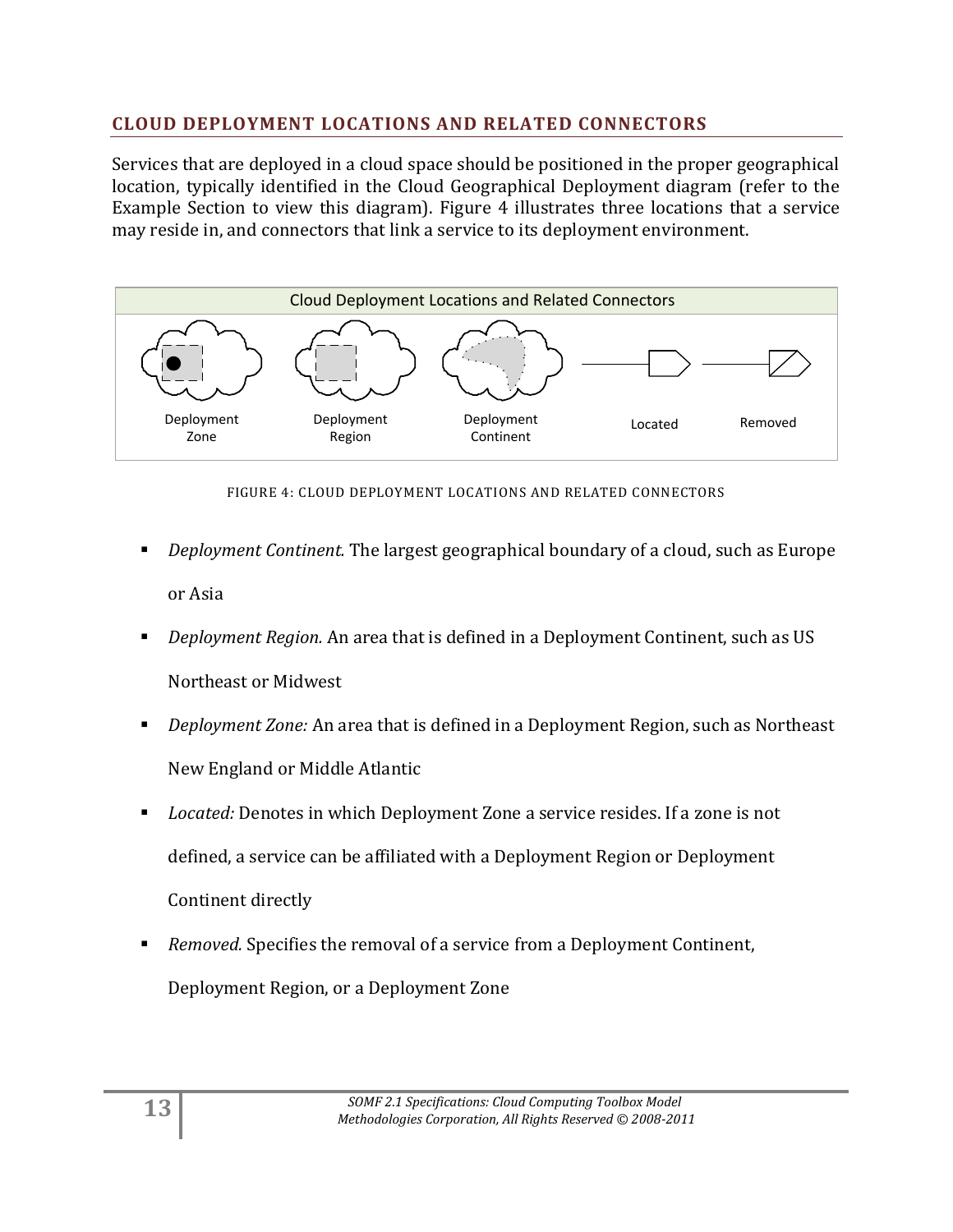#### <span id="page-13-0"></span>**SERVICE LIFE CYCLE STATUS**

A service life cycle status identifies an operational state of a service during its life span. Use the depicted connectors in Figure 5 to specify the functioning status of a service in a diagram. A service may be retired, suspended, or completely removed from a production environment.





- *Deployed.* Specifies the deployment and configuration location of a service (continent, region, or zone). This connector does not imply that a service is running
- *Undeployed.* Denotes that a service is physically removed from a deployment location (continent, region, or zone)
- *Terminated.* Identifies the discontinuation of service operations. This connector does not imply that a service has been physically removed from a production environment
- *Suspended.* Signifies that a service's operations have been stopped. This connector does not imply that the service has been terminated or retired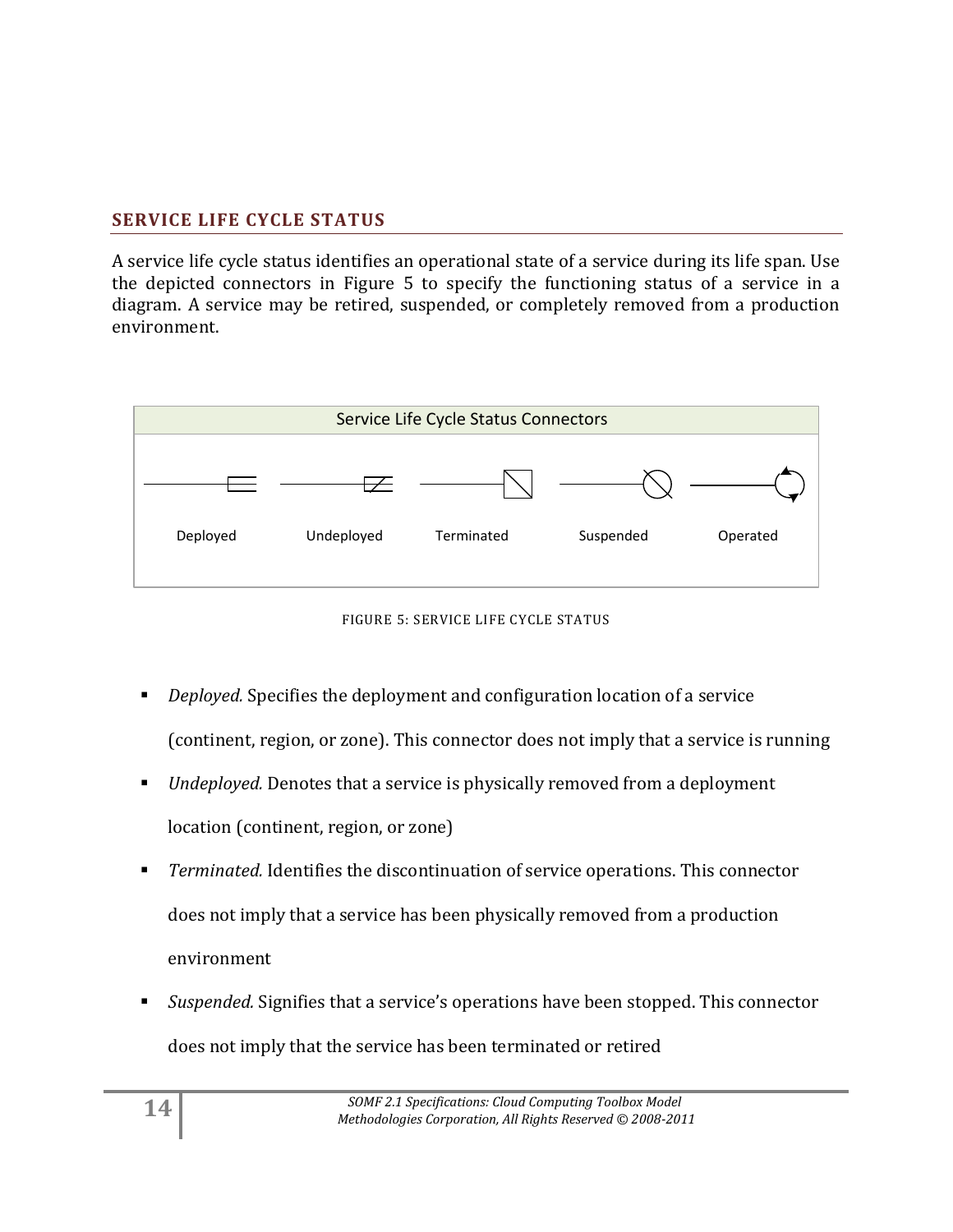*Operated*. Identifies regular and consistent service operations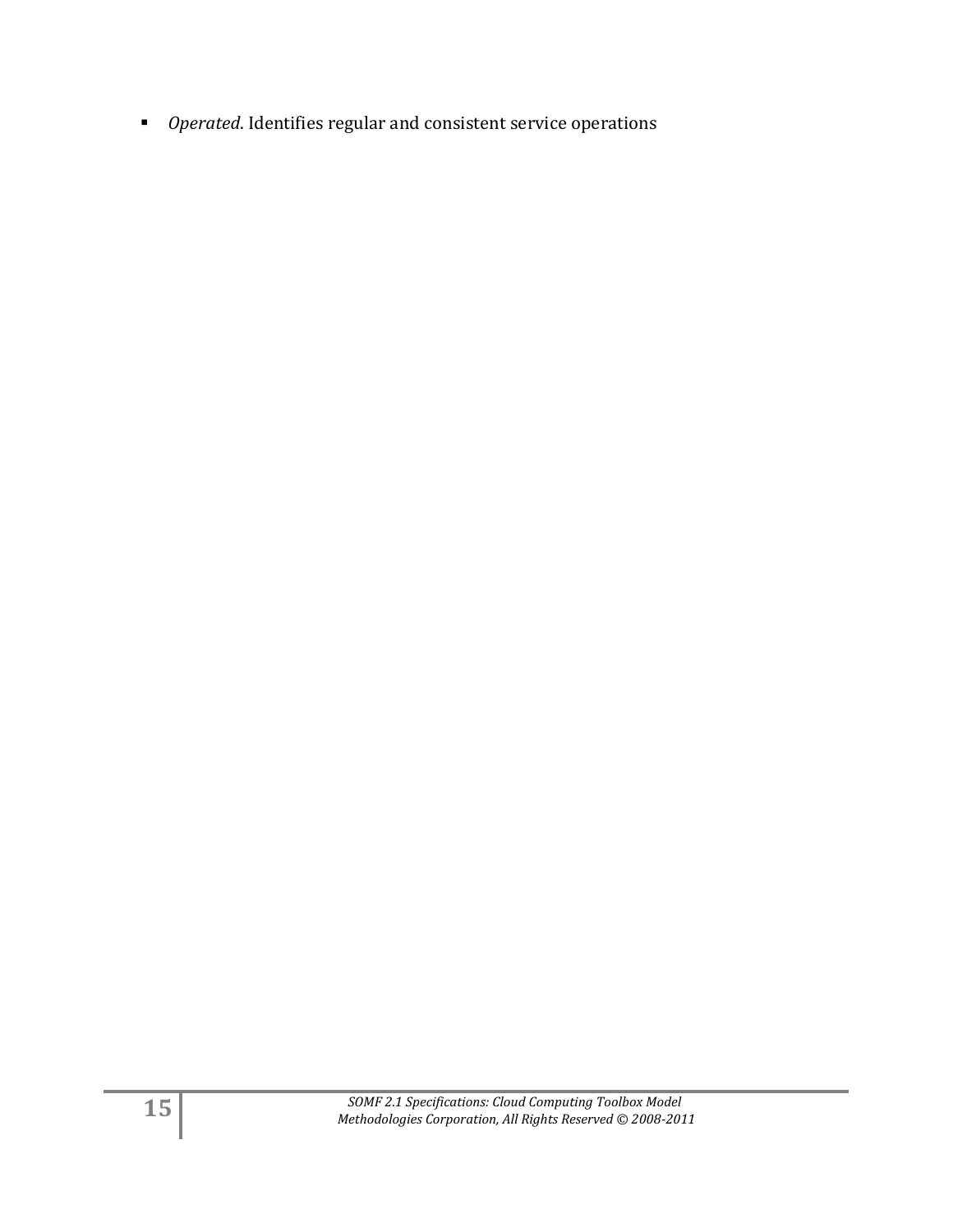#### <span id="page-15-0"></span>**CLOUD DELIVERY MODEL ELEMENTS**

A cloud computing delivery model identifies types of service groups offered to subscribed consumers. A Cloud Delivery Model diagram, for example, that depicts Software as a Service (SaaS) and Platform as a Service (PaaS) models (refer to the Examples Section to view this diagram) indicates the type of services an organization utilizes. Thus, use the cloud delivery model elements illustrated in Figure 6 not only to specify which delivery model is available to consumers, but also to indicate the attributes of the extended services.



FIGURE 6: CLOUD DELIVERY MODEL ELEMENTS

- *Delivery Model.* Identifies a delivery model, a group of related services that is offered to consumers, such as Software as a Service (SaaS) or Infrastructure as a Service (IaaS)
- *Delivered.* A connector that links a cloud to a particular Delivery Model
- *Undelivered.* A connector that denotes discontinuation of a particular Delivery Model
- *Delivery Model Type Tag.* Dedicated to service specifications and attributes of a Delivery Model. For example, the delivery model PaaS may offer a standalone development environment and an open platform development environment
- *Delivery Model Typed As….* A connector that links a delivery model to a Delivery Model Type Tag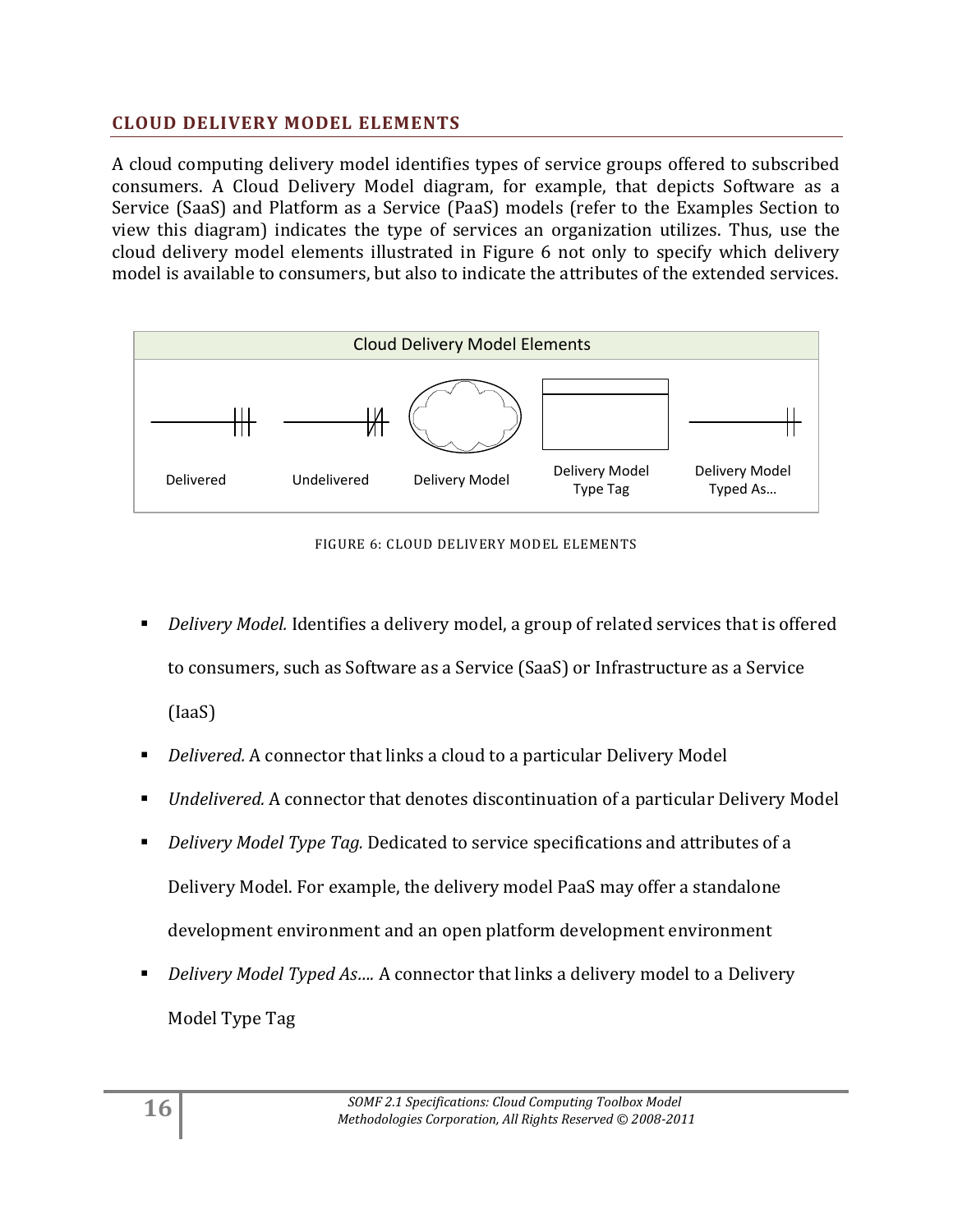#### <span id="page-16-0"></span>**CLOUD ROI ANALYSIS ELEMENTS**

A cloud computing environment should be subject to analysis of expenditure and examination of accumulated savings over time. These return-on-investment activities must persist periodically to insure that the overall savings exceed investments in the long run. Monitoring capital expenditure and operational expense would provide insight concerning projected savings and resource utilization cost. Therefore, use the ROI analysis elements depicted in Figure 7 to trace the financial state of a cloud computing landscape by delivering a Cloud ROI Analysis diagram illustrated in the Examples Section.



FIGURE 7: CLOUD ROI ANALYSIS ELEMENTS

- *Financial Report Tag.* An element dedicated to reports or line item expenses, savings, operational costs, etc. Reports in different formats can be attached to this tag
- *Resource Utilization Cost Analysis Connector.* Links a Financial Report Tag to a cloud icon (specified in the Cloud Model Assets Section) to indicate periodic or accumulated cost of cloud resources, such as CPU utilization, network utilization, memory utilization, and more
- *Capital Expenditure (CAPEX) Connector.* Links a Financial Report Tag to a cloud icon (specified in the Cloud Model Assets Section) to indicate periodic or overall accumulated investment in cloud operations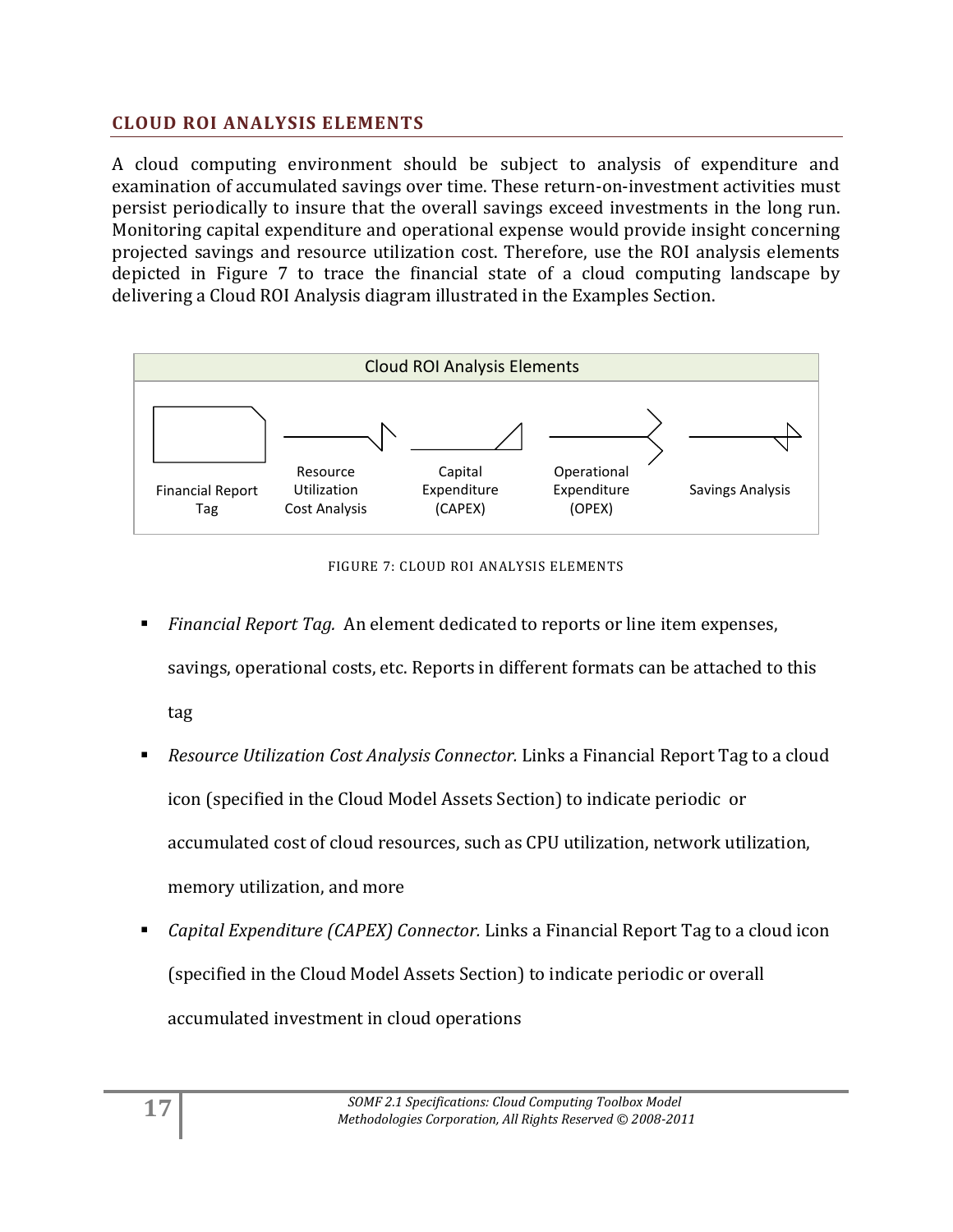- *Operational Expenditure (OPEX) Connector.* Links a Financial Report Tag to a cloud icon (specified in the Cloud Model Asset Section) to indicate periodic or accumulated cost of ongoing cloud maintenance and support
- *Savings Analysis Connector.* Identifies the periodic or accumulated savings incurred by using cloud services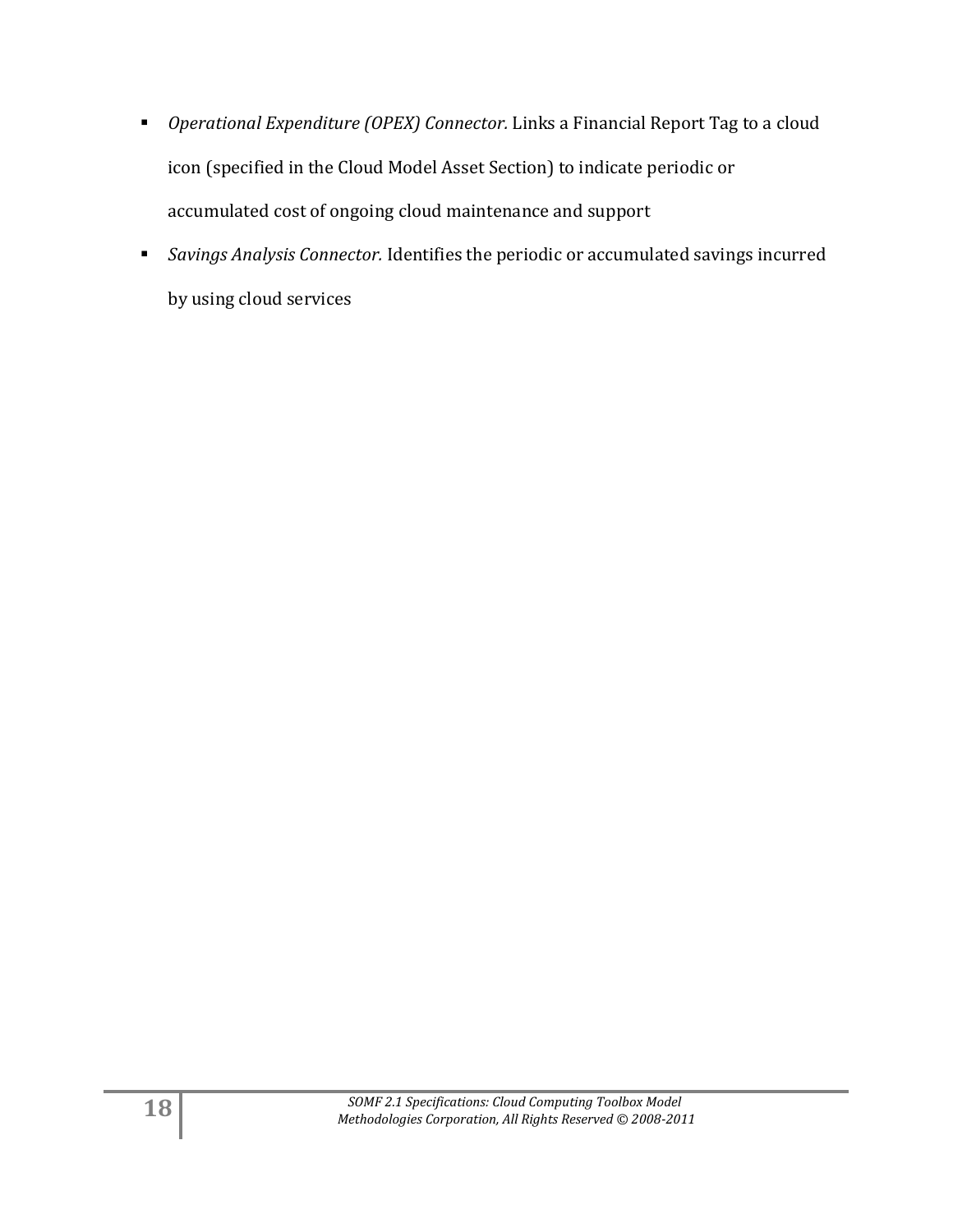<span id="page-18-0"></span>**EXAMPLES SECTION**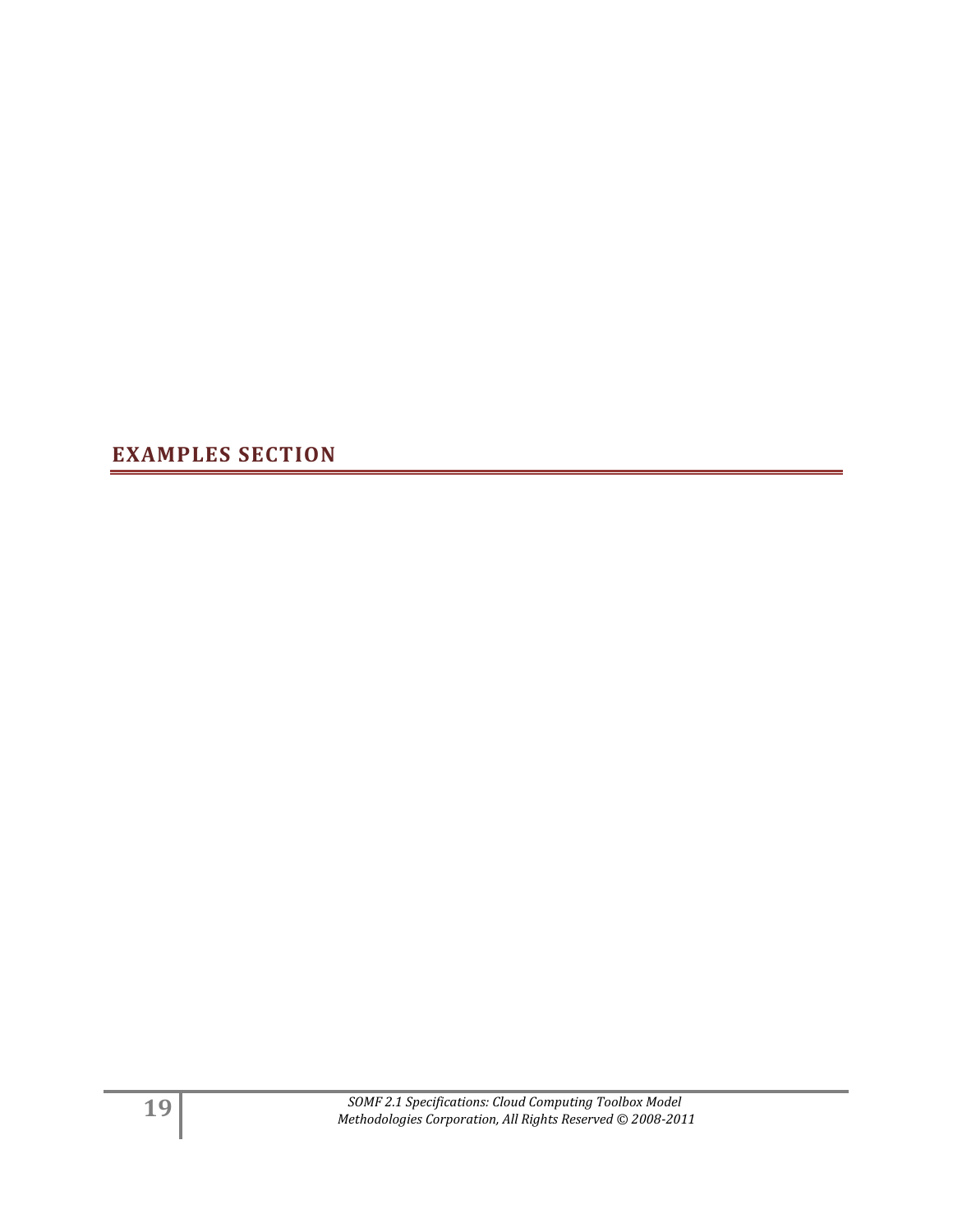#### <span id="page-19-0"></span>**CLOUD GEOGRAPHICAL DEPLOYMENT DIAGRAM**

A cloud computing environment may span multiple zones, regions, or even continents. To communicate a deployment scheme to the business and development organization, create a Cloud Geographical Deployment Diagram that specifies service deployment locations.

CLOUD GEOGRAPHICAL DEPLOYMENT DIAGRAM COMPONENTS (FIGURE 8)

- a. Cloud type: Design, Private
- b. InterCloud deployment locations
	- i. Deployment Continent North America (as apparent, Europe has been removed from the deployment)
- ii. Deployment Region Northeast
- iii. Deployment Zones: New England, Middle Atlantic
- c. Cloud location connectors: Located, Removed, Deployed, Undeployed
- d. Design services: Atomic service, Composite service



FIGURE 8: CLOUD GEOGRAPHICAL DEPLOYMENT DIAGRAM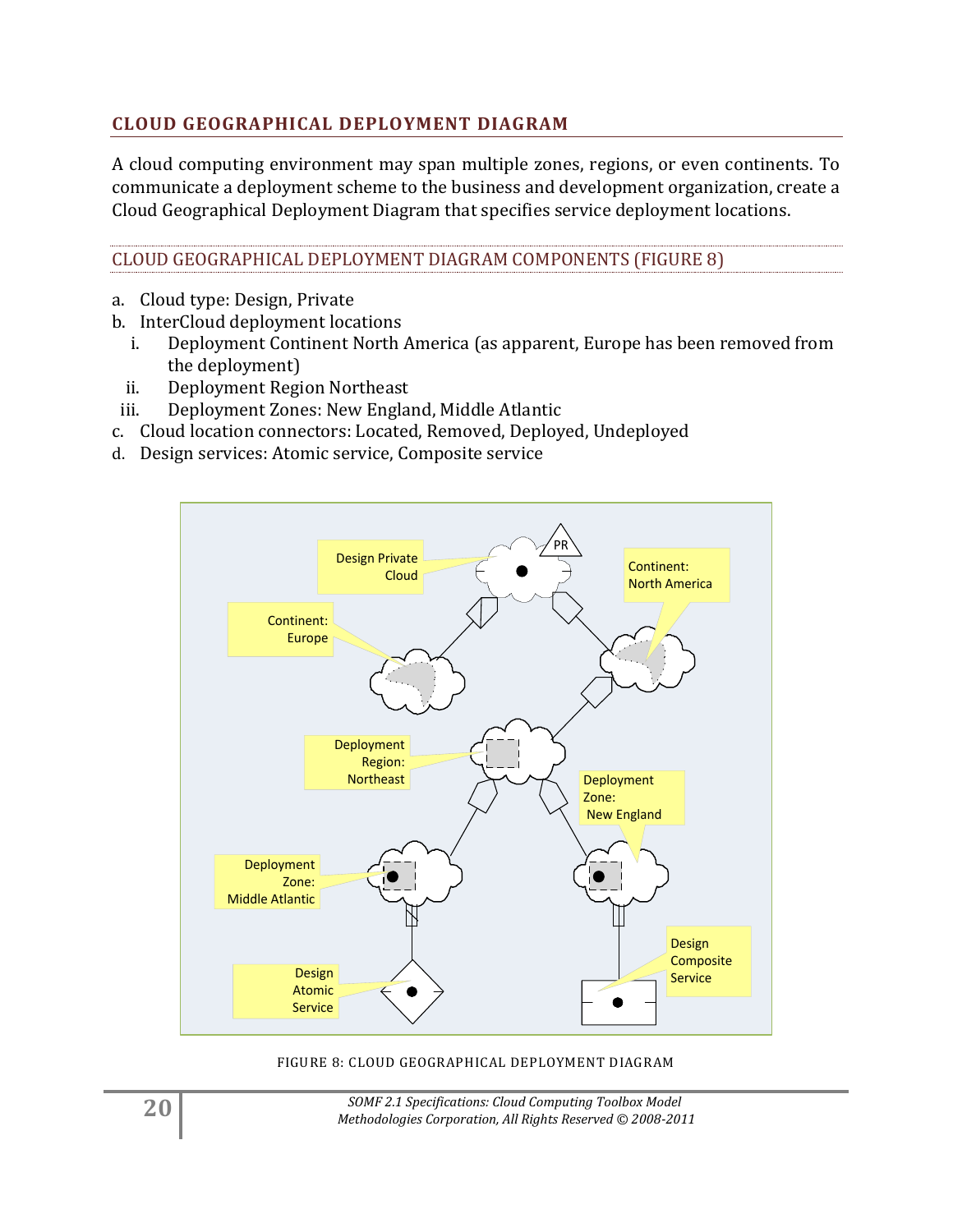#### <span id="page-20-0"></span>**SERVICE LIFE CYCLE STATUS DIAGRAM**

If a diagram that involves a cloud environment focuses on the operational status of its services, create a Service Life Cycle Status diagram to denote the state of each service deployed to the cloud geographical locations.

#### SERVICE LIFE CYCLE STATUS DIAGRAM COMPONENTS (FIGURE 9)

- a. Design services: Atomic Service, Composite Service, Service Cluster
- b. Service deployment location: New England Deployment Zone
- c. Service life cycle status connectors: Terminated, Operated, Suspended



FIGURE 9: SERVICE LIFE CYCLE STATUS DIAGRAM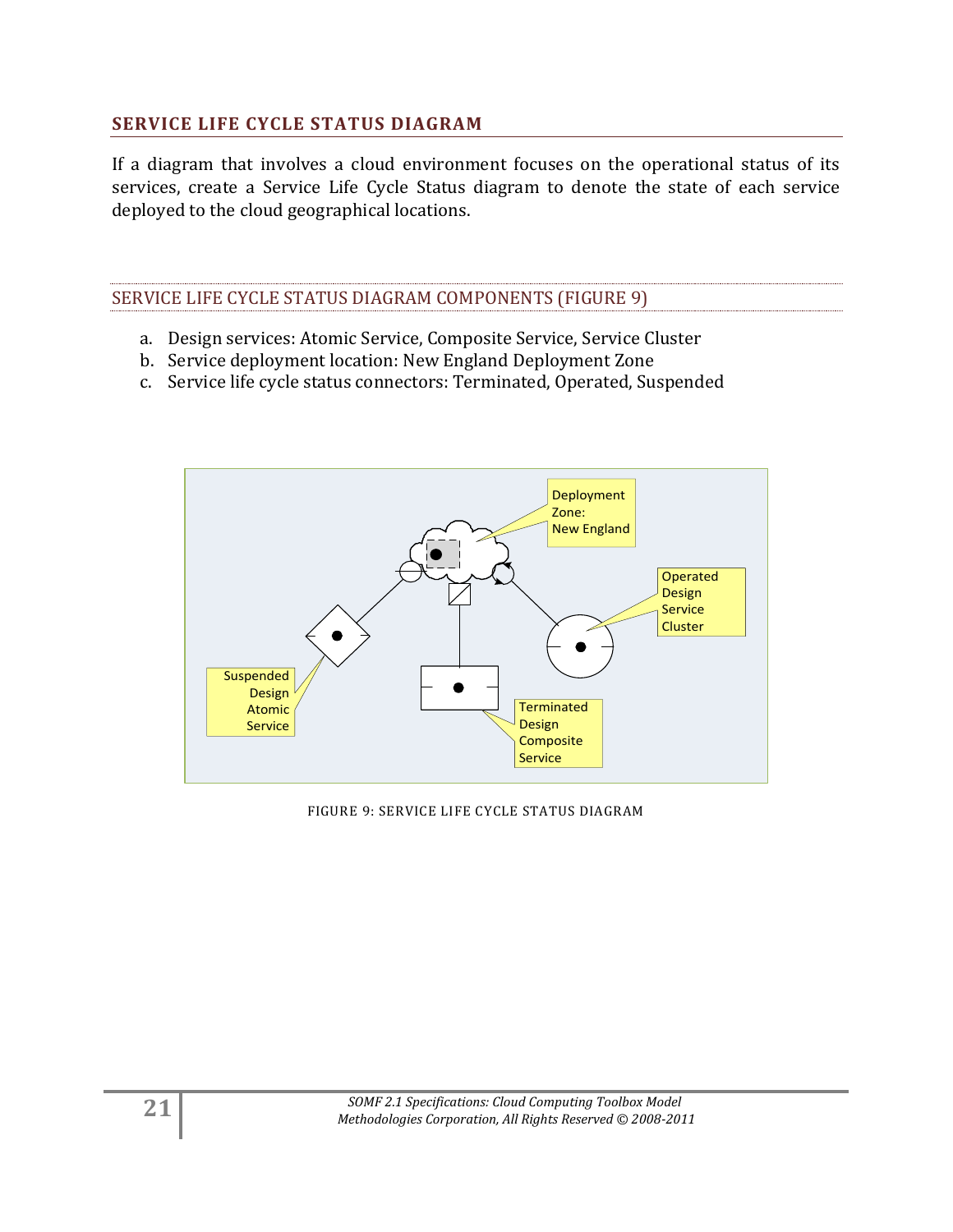#### <span id="page-21-0"></span>**CLOUD DELIVERY MODEL DIAGRAM**

The Cloud Delivery Model Diagram identifies the type of services a consumer is offered. Each group of services is named a cloud service model. Rudimentary models are traditional services, such as SaaS, PaaS, and IaaS. Practitioners may add models on demand.

#### CLOUD DELIVERY MODEL DIAGRAM COMPONENTS (FIGURE 10)

- a. Cloud type: Design, Private
- b. Delivery models: SaaS, PaaS, IaaS, and DSaaS
- c. Delivery model connectors: Delivered, Undelivered



FIGURE 10: CLOUD DELIVERY MODEL DIAGRAM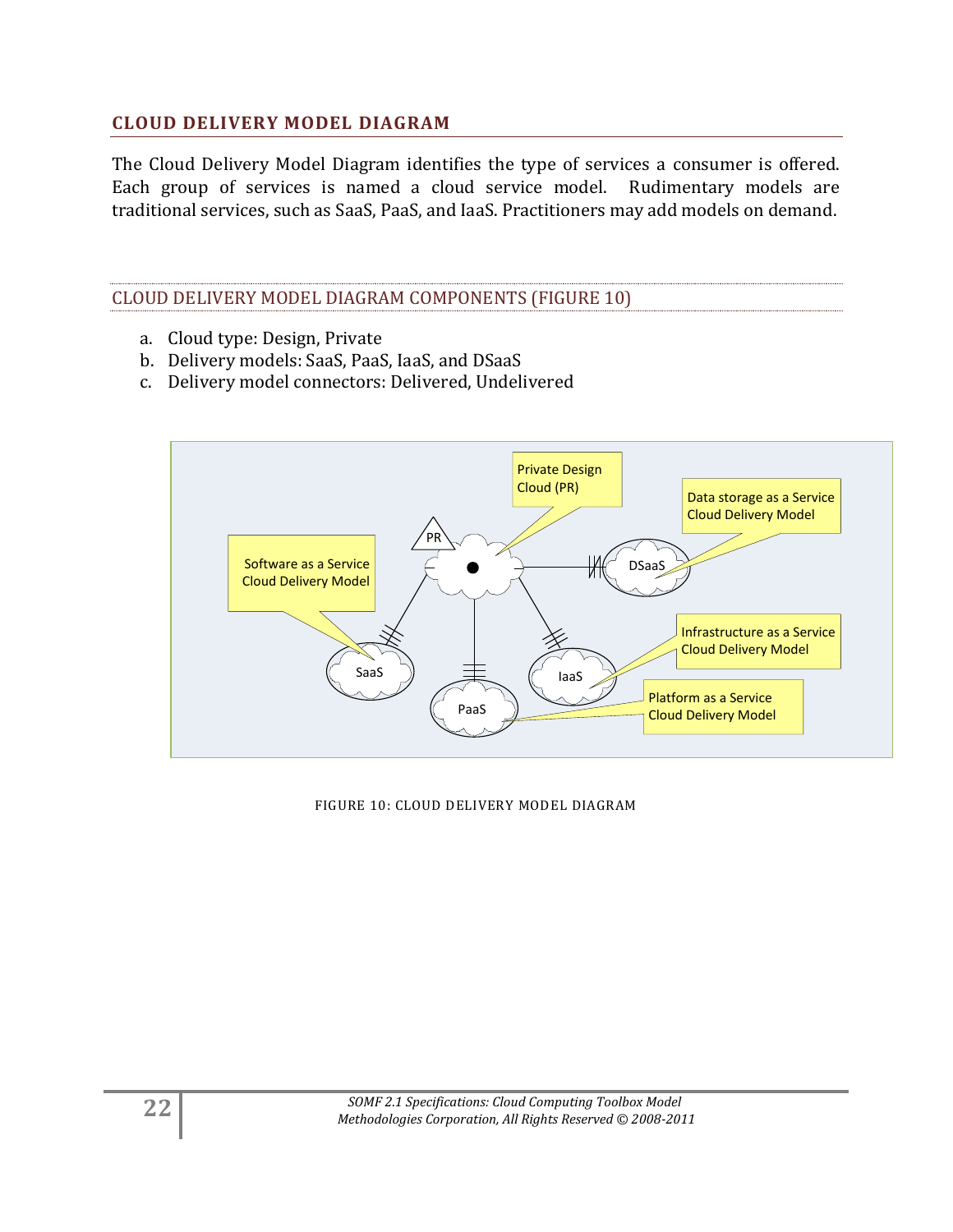#### CLOUD DELIVERY MODEL DIAGRAM COMPONENTS (FIGURE 11)

- a. Cloud type: Analysis, Community
- b. Cloud delivery model: PaaS, SaaS
- c. Connectors: Delivered, Delivery Model Typed As…
- d. Delivery model tag: Delivery Model Type Tag



FIGURE 11: CLOUD DELIVERY MODEL DIAGRAM WITH SERVICE SPECIFICATIONS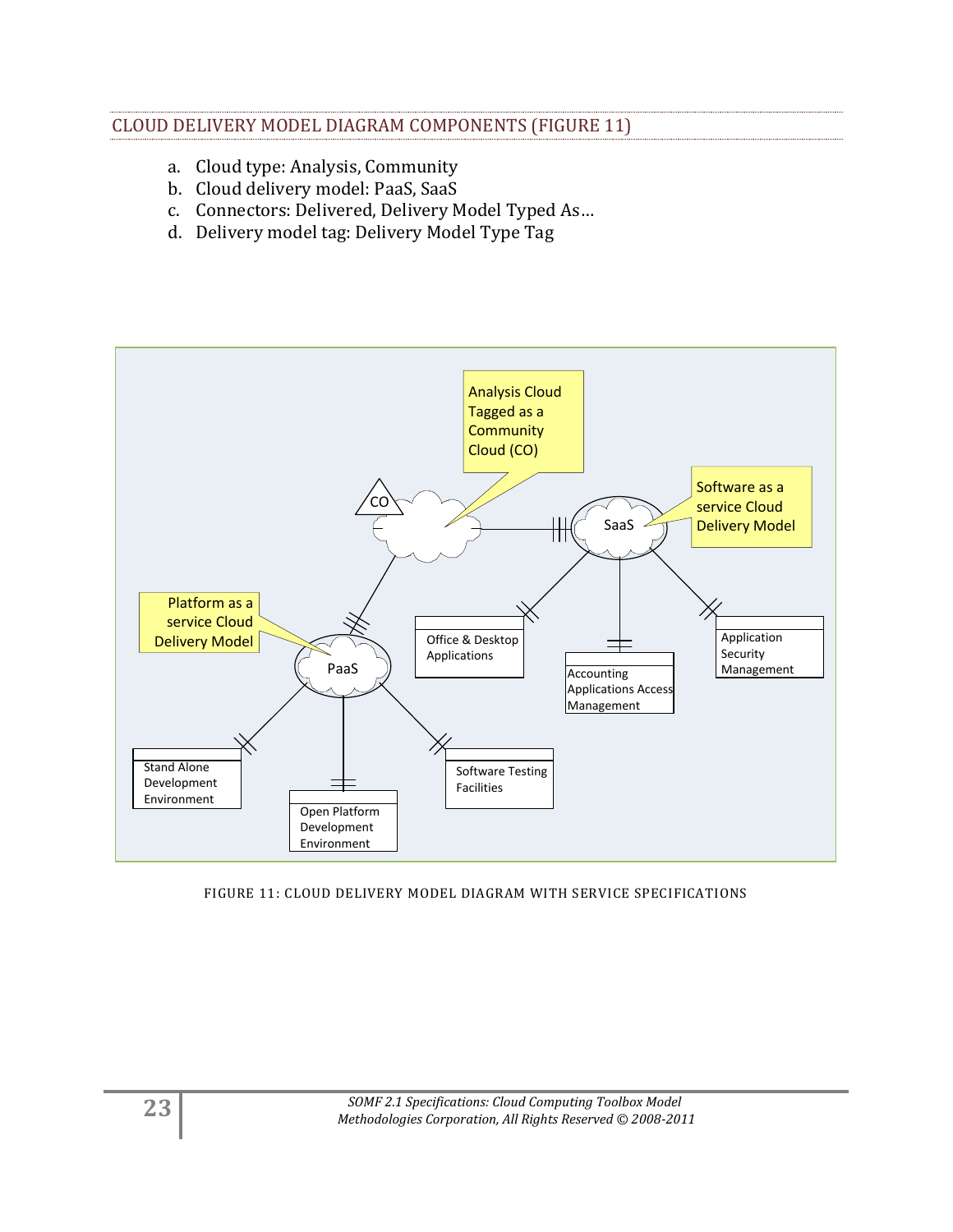#### <span id="page-23-0"></span>**CLOUD ROI ANALYSIS DIAGRAM**

Use the Cloud RIO Analysis Diagram to examine periodic and accumulated capital expenditures (CAPEX), operations expenditure (OPEX), savings, and resource utilization figures, such as CPU, network utilization, I/O utilization, or memory utilization.

#### CLOUD ROI ANALYSIS DIAGRAM COMPONENTS (FIGURE 12)

- a. Cloud type: Analysis, Hybrid
- b. Tags: Financial Report Tag
- c. Connectors: Capital Expenditure (CAPEX), Operations Expenditure (OPEX), Resource Utilization Cost Analysis, Savings Analysis



#### FIGURE 12: CLOUD ROI ANALYSIS DIAGRAM